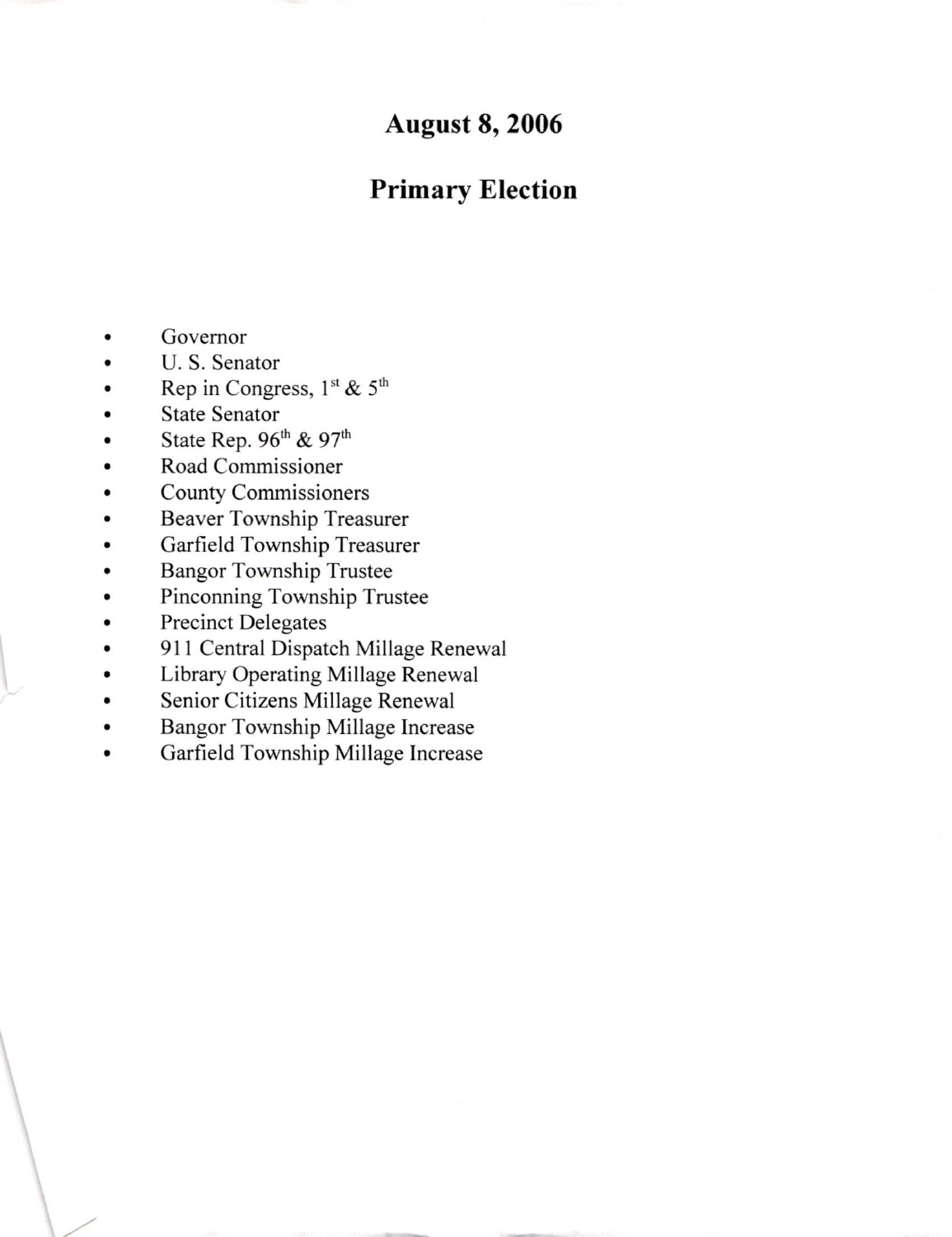OFFICIAL RESULTS

#### COUNTY OF BAY PRIMRY ELECTION AUGIJST 8. <sup>2006</sup> STATISTICS

#### RUN DATE:08/18/06 04:10 PM

|                                                            |                | BCR<br>AAE   | B C D<br>AAE             |                         |                          |                         |                |                |  |
|------------------------------------------------------------|----------------|--------------|--------------------------|-------------------------|--------------------------|-------------------------|----------------|----------------|--|
|                                                            |                | LSP          | LSM                      |                         |                          |                         |                |                |  |
|                                                            |                | 0            | L T U<br>L T O<br>0<br>B | C                       |                          |                         |                |                |  |
|                                                            |                |              | Τ<br>L<br>Τ              | R                       | B C N                    |                         |                |                |  |
|                                                            | R V T<br>E 0 0 |              | S<br>Ι<br>С              | S<br>A<br>T             | A A O<br>LSN             | B C C                   |                |                |  |
|                                                            | GTT            |              | A                        | Ι                       | LTP                      | AAR                     |                |                |  |
|                                                            | IEA            | <b>BCT</b>   | N                        |                         | С<br>0<br>Α              | LS0                     | <b>VTT</b>     |                |  |
|                                                            | SRL            | A A O        |                          | P                       | Τ<br>S                   | LTS<br>R                | 0 U 0          |                |  |
|                                                            | T S<br>Ε       |              | LST<br>LTA               | A                       | P<br>A                   | Τ<br>0<br>I<br>Τ        | S<br>0         | TRT<br>ENA     |  |
|                                                            | R              |              | 0<br>L                   | R                       | R                        | S<br>S                  | V              | R O L          |  |
|                                                            | Ε              |              | Τ                        | Τ                       | Т                        | Α                       | Ε              | U              |  |
|                                                            | D              |              | S                        | Y<br>                   | Y<br>                    | N<br>                   | R<br>          | Т<br>.         |  |
| 0001 CITY OF AUBURN                                        |                | 1477         | 482                      | 197                     | 234                      | 51                      | 41             | 32.63          |  |
| 0002 BAY CITY WARD 1, PCT 1                                |                | 831          | 131                      | 45                      | 74                       | 12                      | 10             | 15.76          |  |
| 0003 BAY CITY WARD 1, PCT 2                                |                | 930          | 188                      | 41                      | 144                      | 3                       | 1              | 20.22          |  |
| 0004 BAY CITY WARD 1, PCT 3<br>0005 BAY CITY WARD 2, PCT 1 |                | 856<br>803   | 236<br>120               | 88<br>49                | 136<br>62                | 12<br>9                 | 6<br>3         | 27.57<br>14.94 |  |
| 0006 BAY CITY WARD 2, PCT 2                                |                | 1101         | 323                      | 99                      | 211                      | 13                      | 8              | 29.34          |  |
| 0007 BAY CITY WARD 2, PCT 3                                |                | 792          | 356                      | 141                     | 191                      | 24                      | 11             | 44.95          |  |
| 0008 BAY CITY WARD 3, PCT 1                                |                | 938          | 146                      | 37                      | 99                       | 10                      | 8              | 15.57          |  |
| 0009 BAY CITY WARD 3, PCT 2                                |                | 873          | 126                      | 40                      | 79                       | $\overline{7}$          | 3              | 14.43          |  |
| 0010 BAY CITY WARD 3, PCT 3<br>0011 BAY CITY WARD 4, PCT 1 |                | 828<br>883   | 198<br>108               | 56<br>28                | 128<br>77                | 14<br>3                 | 9<br>0         | 23.91<br>12.23 |  |
| 0012 BAY CITY WARD 4, PCT 2                                |                | 899          | 144                      | 39                      | 103                      | $\overline{\mathbf{c}}$ | $\overline{c}$ | 16.02          |  |
| 0013 BAY CITY WARD 4, PCT 3                                |                | 1026         | 233                      | 77                      | 142                      | 14                      | 9              | 22.71          |  |
| 0014 BAY CITY WARD 5, PCT 1                                |                | 1124         | 355                      | 66                      | 254                      | 35                      | 27             | 31.58          |  |
| 0015 BAY CITY WARD 5, PCT 2<br>0016 BAY CITY WARD 5, PCT 3 |                | 871<br>884   | 340                      | 93                      | 220                      | 27                      | 15             | 39.04          |  |
| 0017 BAY CITY WARD 6, PCT 1                                |                | 776          | 222<br>176               | 46<br>60                | 165<br>103               | 11<br>13                | 8<br>9         | 25.11<br>22.68 |  |
| 0018 BAY CITY WARD 6, PCT 2                                |                | 999          | 166                      | 54                      | 98                       | 14                      | 12             | 16.62          |  |
| 0019 BAY CITY WARD 6, PCT 3                                |                | 1011         | 174                      | 59                      | 103                      | 12                      | 9              | 17.21          |  |
| 0020 BAY CITY WARD 7, PCT 1                                |                | 784          | 124                      | 36                      | 82                       | 6                       | 5              | 15.82          |  |
| 0021 BAY CITY WARD 7, PCT 2<br>0022 BAY CITY WARD 7, PCT 3 |                | 938<br>939   | 200<br>251               | 70<br>72                | 107<br>170               | 23<br>9                 | 20<br>6        | 21.32          |  |
| 0023 BAY CITY WARD 8, PCT 1                                |                | 872          | 124                      | 25                      | 95                       | 4                       | 3              | 26.73<br>14.22 |  |
| 0024 BAY CITY WARD 8, PCT 2                                |                | 868          | 133                      | 39                      | 81                       | 13                      | 6              | 15.32          |  |
| 0025 BAY CITY WARD 8, PCT 3                                |                | 946          | 255                      | 74                      | 161                      | 20                      | 12             | 26.96          |  |
| 0026 BAY CITY WARD 9, PCT 1                                |                | 925          | 213                      | 54                      | 144                      | 15                      | 8              | 23.03          |  |
| 0027 BAY CITY WARD 9, PCT 2<br>0028 BAY CITY WARD 9, PCT 3 |                | 922<br>918   | 167<br>192               | 55<br>41                | 100<br>128               | 12<br>23                | 8<br>15        | 18.11<br>20.92 |  |
| 0029 CITY OF ESSEXVILLE, PCT 1                             |                | 1338         | 394                      | 132                     | 232                      | 30                      | 24             | 29.45          |  |
| 0030 CITY OF ESSEXVILLE, PCT 2                             |                | 1358         | 426                      | 133                     | 258                      | 35                      | 19             | 31.37          |  |
| 0031 CITY OF MIDLAND                                       |                | 154          | 13                       | $\overline{\mathbf{0}}$ | $\overline{\phantom{0}}$ | $\overline{0}$          | 0              | 8.44           |  |
| 0032 CITY OF PINCONNING                                    |                | 882          | 229                      | 63                      | 156                      | 10                      | 8              | 25.96          |  |
| 0033 BANGOR TWP, PCT 1<br>0034 BANGOR TWP, PCT 2           |                | 1449<br>1357 | 418<br>380               | 151<br>116              | 236<br>249               | 31<br>15                | 20             | 28.85          |  |
| 0035 BANGOR TWP, PCT 3                                     |                | 1811         | 385                      | 120                     | 242                      | 23                      | 13<br>19       | 28.00<br>21.26 |  |
| 0036 BANGOR TWP, PCT 4                                     |                | 1468         | 333                      | 100                     | 217                      | 16                      | 11             | 22.68          |  |
| 0037 BANGOR TWP, PCT. 5                                    |                | 2070         | 487                      | 142                     | 323                      | 22                      | 12             | 23.53          |  |
| 0038 BANGOR TWP, PCT. 6                                    |                | 1407         | 411                      | 124                     | 266                      | 21                      | 14             | 29.21          |  |
| 0039 BANGOR TWP, PCT. 7<br>0040 BANGOR TWP, PCT. 8         |                | 563<br>1551  | 185<br>409               | 54<br>129               | 118<br>259               | 13<br>21                | 12<br>17       | 32.86<br>26.37 |  |
| 0041 BEAVER TOWNSHIP                                       |                | 1965         | 464                      | 210                     | 230                      | 24                      | 8              | 23.61          |  |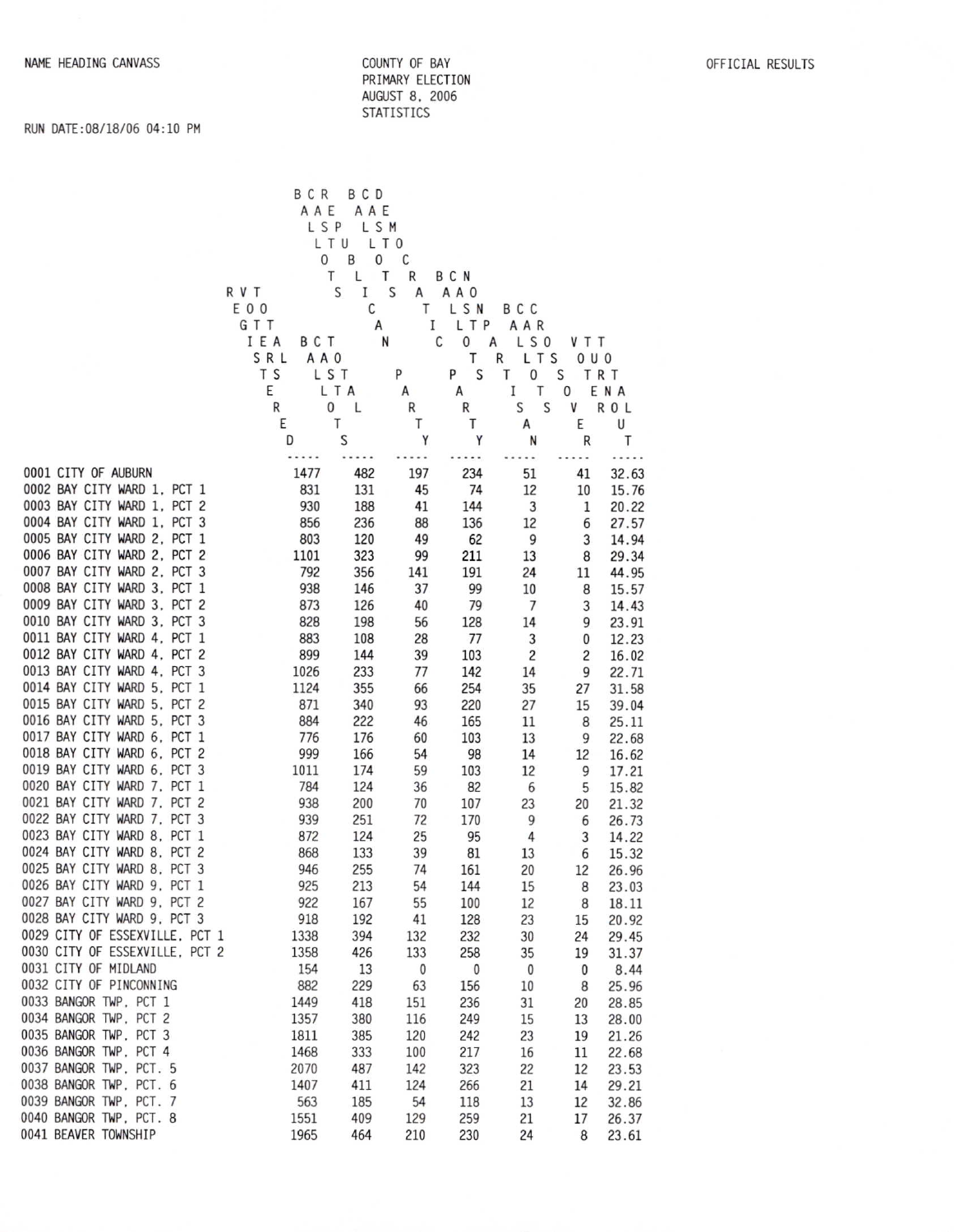|                                                      | BCR<br>AAE         | B C D<br>AAE   |            |                |                    |            |                |  |
|------------------------------------------------------|--------------------|----------------|------------|----------------|--------------------|------------|----------------|--|
|                                                      |                    | LSP<br>LSM     |            |                |                    |            |                |  |
|                                                      |                    | L T U<br>L T O |            |                |                    |            |                |  |
|                                                      | 0                  | B<br>0         | С          |                |                    |            |                |  |
|                                                      |                    | Τ<br>L         | Τ<br>R     | BCN            |                    |            |                |  |
|                                                      | R V T              | S<br>I         | S<br>A     | A A O          |                    |            |                |  |
|                                                      | E 0 0              | С              | Τ          | L S N          | B C C              |            |                |  |
|                                                      | GTT                | А              | Ι          | LTP            | AAR                |            |                |  |
|                                                      | IEA<br>BCT         |                | N          | С<br>$\pmb{0}$ | Α<br>LS0           | V T T      |                |  |
|                                                      | SRL<br>A A O<br>ΤS |                | P          | Τ<br>S<br>P    | R<br>LTS<br>т<br>0 | 0 U O<br>S |                |  |
|                                                      | E                  | LST<br>L T A   |            |                | T<br>I             | 0          | TRT            |  |
|                                                      | R                  | 0<br>L         | A<br>R     | A<br>R         | S<br>S             | v          | ENA<br>R O L   |  |
|                                                      | E                  | T              | т          | Т              | А                  | Ε          | U              |  |
| (CONTINUED FROM PREVIOUS PAGE)                       | D                  | S              | Y          | Y              | N                  | R          | Т              |  |
|                                                      |                    |                |            |                |                    |            | .              |  |
| 0044 FRANKENLUST TWP                                 | 2350               | 709            | 447        | 226            | 36                 | 27         | 30.17          |  |
| 0045 FRASER TWP, PCT 1                               | 1257               | 268            | 71         | 178            | 19                 | 15         | 21.32          |  |
| 0046 FRASER TWP, PCT 2                               | 1162               | 254            | 70         | 177            | $\overline{7}$     | 6          | 21.86          |  |
| 0047 GARFIELD TOWNSHIP                               | 1334               | 288            | 78         | 197            | 13                 | 9          | 21.59          |  |
| 0048 GIBSON TOWNSHIP                                 | 773                | 98             | 31         | 62             | 5                  | 1          | 12.68          |  |
| 0050 HAMPTON TWP, PCT. 1                             | 859                | 269            | 103        | 148            | 18                 | 7          | 31.32          |  |
| 0051 HAMPTON TWP, PCT. 2                             | 1436               | 361            | 140        | 202            | 19                 | 6          | 25.14          |  |
| 0052 HAMPTON TWP, PCT. 3                             | 1446               | 432            | 136        | 272            | 24                 | 15         | 29.88          |  |
| 0053 HAMPTON TWP, PCT. 4                             | 1130               | 237            | 73         | 151            | 13                 | 12         | 20.97          |  |
| 0054 HAMPTON TWP, PCT. 5                             | 1511               | 238            | 71         | 150            | 17                 | 9          | 15.75          |  |
| 0055 HAMPTON TWP, PCT, 6                             | 627                | 207            | 58         | 139            | 10                 | 6          | 33.01          |  |
| 0056 KAWKAWLIN TWP, PCT 1                            | 2089               | 437            | 129        | 274            | 34                 | 28         | 20.92          |  |
| 0057 KAWKAWLIN TWP. PCT 2                            | 1533               | 404            | 157        | 221            | 26                 | 20         | 26.35          |  |
| 0059 MERRITT TOWNSHIP                                | 1097               | 283            | 104        | 159            | 20                 | 8          | 25.80          |  |
| 0060 MONITOR TWP. PCT. 1                             | 1151               | 225            | 74         | 140            | 11                 | 8          | 19.55          |  |
| 0061 MONITOR TWP. PCT. 2                             | 1831               | 509            | 200        | 271            | 38                 | 26         | 27.80          |  |
| 0062 MONITOR TWP. PCT. 3<br>0063 MONITOR TWP. PCT. 4 | 1432<br>1350       | 350            | 159        | 172            | 19                 | 12         | 24.44          |  |
| 0064 MONITOR TWP. PCT. 5                             | 1563               | 516<br>398     | 237<br>182 | 225            | 54                 | 44         | 38.22          |  |
| 0065 MONITOR TWP. PCT. 6                             | 943                | 283            | 105        | 187<br>154     | 29<br>24           | 20<br>15   | 25.46<br>30.01 |  |
| 0066 MT. FOREST TOWNSHIP                             | 1015               | 191            | 63         | 119            | 9                  | 1          | 18.82          |  |
| 0067 PINCONNING TOWNSHIP                             | 1861               | 448            | 112        | 314            | 22                 | 19         | 24.07          |  |
| 0068 PORTSMOUTH TWP. PCT. 1                          | 1097               | 319            | 101        | 185            | 33                 | 21         | 29.08          |  |
| 0069 PORTSMOUTH TWP. PCT. 2                          | 849                | 295            | 68         | 205            | 22                 | 7          | 34.75          |  |
| 0070 PORTSMOUTH TWP. PCT. 3                          | 893                | 202            | 50         | 134            | 18                 | 14         | 22.62          |  |
| 0072 WILLIAMS TWP. PCT. 1                            | 1650               | 443            | 193        | 223            | 27                 | 13         | 26.85          |  |
| 0073 WILLIAMS TWP. PCT. 2                            | 1257               | 233            | 102        | 125            | 6                  | 4          | 18.54          |  |
| 0074 WILLIAMS TWP. PCT. 3                            | 533                | 145            | 70         | 67             | 8                  | 2          | 27.20          |  |
| CANDIDATE TOTALS                                     | 79416              | 19459          | 6639       | 11554          | 1253               | 826        | 24.50          |  |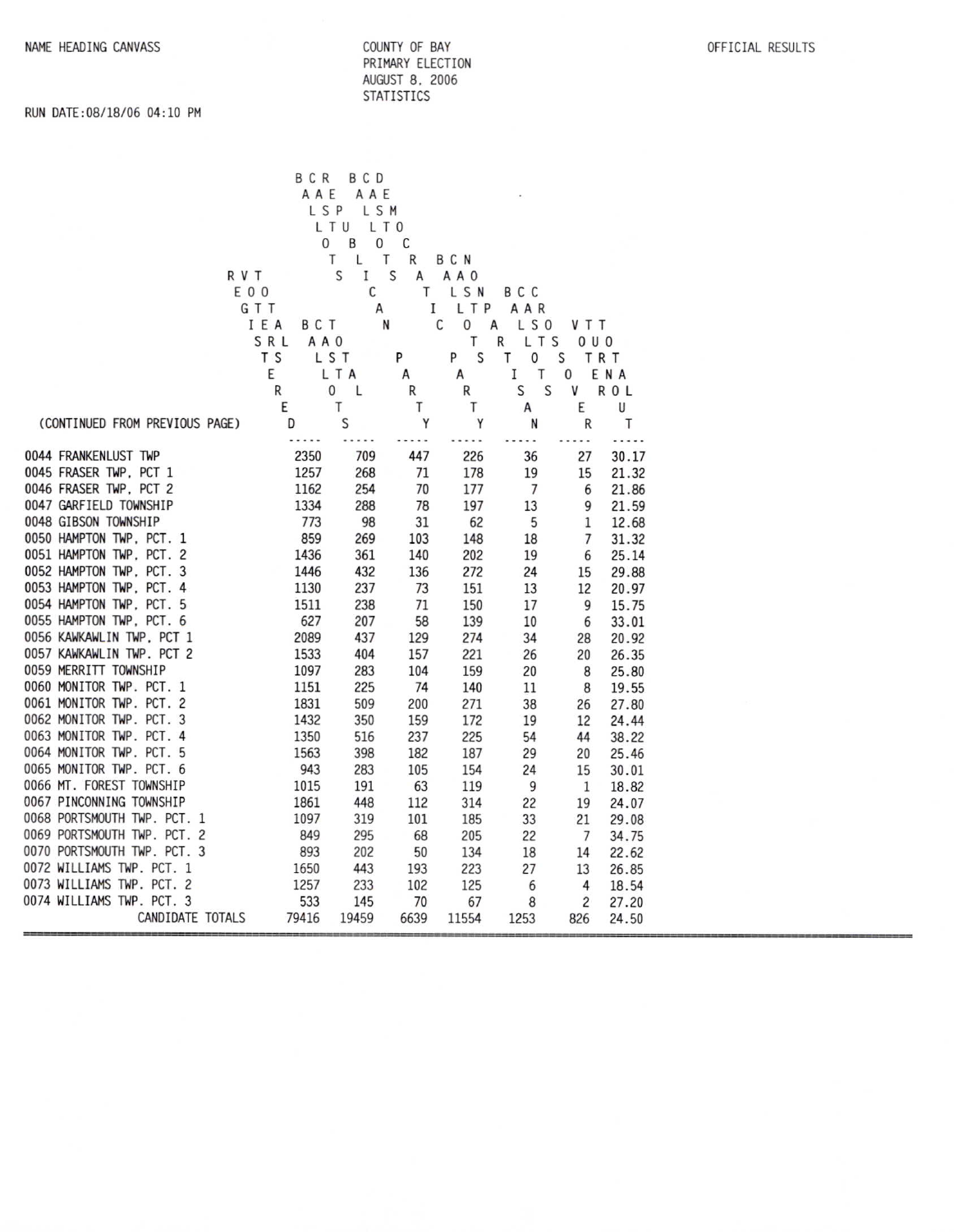COUNTY OF BAY PRIMARY ELECTION AUGUST 8, 2006 REPUBLICAN PARTY

 $\pmb{0}$  $\pmb{0}$  $\pmb{0}$  $\,1\,$  $\pmb{0}$  $\pmb{0}$  $\pmb{0}$  $\,1$  $\pmb{0}$  $\pmb{0}$  $\pmb{0}$  $\mathbf 1$  $\pmb{0}$  $\pmb{0}$  $\pmb{0}$  $\,1$  $\pmb{0}$  $\pmb{0}$  $\pmb{0}$  $\pmb{0}$  $\mathbf 0$  $\,1$  $\,1$  $\pmb{0}$  $\,1$  $\,1\,$  $\pmb{0}$  $\pmb{0}$  $\sqrt{2}$  $\pmb{0}$  $\pmb{0}$  $\pmb{0}$  $\pmb{0}$  $\pmb{0}$  $\pmb{0}$  $\overline{c}$  $\pmb{0}$  $\pmb{0}$  $1\,$  $\pmb{0}$  $\pmb{0}$  $\pmb{0}$  $1\,$  $\mathbf{0}$  $\pmb{0}$  $\pmb{0}$  $\pmb{0}$ 

# RUN DATE: 08/18/06 04:10 PM

#### GOVERNOR

Vote For Not More Than 1

|          |                                                                                | W          |        |
|----------|--------------------------------------------------------------------------------|------------|--------|
|          |                                                                                | R<br>I     |        |
|          |                                                                                | D D<br>Τ   |        |
|          |                                                                                | Ε<br>ΙΕ    |        |
|          |                                                                                | C V        |        |
|          |                                                                                | ΚO         | Ι      |
|          |                                                                                | S          | N      |
|          |                                                                                |            |        |
|          | 0001 CITY OF AUBURN                                                            | 185        | 0      |
|          | 0002 BAY CITY WARD<br>1,<br>PCT<br>1                                           | 43         | 0      |
|          | 0003 BAY CITY WARD<br>1.<br>PCT<br>2<br>0004 BAY CITY WARD<br>1.               | 40<br>84   | 0<br>1 |
|          | PCT<br>3<br>0005 BAY CITY WARD<br>2.<br>PCT<br>1                               | 48         | 0      |
|          | 0006 BAY CITY WARD<br>2.<br>PCT <sub>2</sub>                                   | 96         | 0      |
|          | 0007 BAY CITY WARD<br>PCT <sub>3</sub><br>2.                                   | 133        | 0      |
|          | 0008 BAY CITY WARD<br>PCT<br>3.<br>1                                           | 35         | 1      |
|          | 0009 BAY CITY WARD 3.<br>PCT<br>2                                              | 39         | 0      |
|          | 0010 BAY CITY WARD 3.<br>PCT <sub>3</sub>                                      | 53         | 0      |
|          | 0011 BAY CITY WARD 4.<br>PCT<br>1                                              | 28         | 0      |
|          | 0012 BAY CITY WARD 4.<br>PCT<br>2                                              | 36         | 1      |
|          | 0013 BAY CITY WARD<br>4.<br>PCT <sub>3</sub>                                   | 72         | 0      |
|          | 0014 BAY CITY WARD<br>5.<br>PCT<br>1                                           | 61         | 0      |
|          | 0015 BAY CITY WARD<br>PCT <sub>2</sub><br>5.                                   | 91         | 0      |
|          | 0016 BAY CITY WARD<br>5.<br>PCT<br>3                                           | 45         | 1      |
| 0017 BAY | CITY WARD<br>PCT<br>6.<br>1                                                    | 56         | 0      |
|          | 0018 BAY CITY WARD<br>PCT <sub>2</sub><br>6.                                   | 52         | 0      |
|          | 0019 BAY CITY WARD<br>PCT <sub>3</sub><br>6.                                   | 58         | 0      |
|          | 0020 BAY CITY WARD<br>PCT<br>7.<br>1                                           | 34         | 0      |
|          | 0021 BAY CITY WARD<br>PCT<br>7.<br>2                                           | 63         | 0      |
|          | 0022 BAY CITY WARD<br>PCT <sub>3</sub><br>7.                                   | 67         | 1      |
|          | 0023 BAY CITY WARD 8.<br>PCT<br>1                                              | 24         | 1      |
|          | 0024 BAY CITY WARD 8.<br>PCT<br>2                                              | 39         | 0      |
| 0025 BAY | CITY WARD 8.<br>PCT<br>3                                                       | 70         | 1      |
|          | 0026 BAY CITY WARD 9.<br>PCT<br>1                                              | 51         | 1      |
|          | 0027 BAY CITY WARD 9.<br>PCT <sub>2</sub>                                      | 52         | 0      |
|          | 0028 BAY CITY WARD 9.<br>PCT <sub>3</sub>                                      | 38         | 0      |
|          | 0029 CITY OF ESSEXVILLE, PCT 1<br>0030 CITY OF ESSEXVILLE.<br>PCT <sub>2</sub> | 116<br>121 | 2<br>0 |
| 0031     | CITY OF<br>MIDLAND                                                             | 0          | 0      |
|          | 0032 CITY OF PINCONNING                                                        | 59         | 0      |
|          | 0033 BANGOR TWP.<br>PCT <sub>1</sub>                                           | 143        | 0      |
|          | 0034 BANGOR TWP. PCT<br>2                                                      | 113        | 0      |
|          | 0035 BANGOR TWP, PCT 3                                                         | 117        | 0      |
|          | 0036 BANGOR TWP, PCT 4                                                         | 98         | 2      |
|          | 0037 BANGOR TWP, PCT. 5                                                        | 134        | 0      |
|          | 0038 BANGOR TWP. PCT.<br>6                                                     | 122        | 0      |
|          | 0039 BANGOR TWP, PCT.<br>7                                                     | 52         | 1      |
|          | 0040 BANGOR TWP, PCT. 8                                                        | 127        | 0      |
|          | 0041 BEAVER TOWNSHIP                                                           | 195        | 0      |
|          | 0044 FRANKENLUST TWP                                                           | 397        | 0      |
|          | 0045 FRASER TWP, PCT 1                                                         | 69         | 1      |
|          | 0046 FRASER TWP, PCT 2                                                         | 65         | 0      |
|          | 0047 GARFIELD TOWNSHIP                                                         | 74         | 0      |
|          | 0048 GIBSON TOWNSHIP                                                           | 31         | 0      |
|          | 0050 HAMPTON TWP, PCT. 1                                                       | 98         | 0      |
|          | 0051 HAMPTON TWP, PCT. 2                                                       | 134        | 0      |